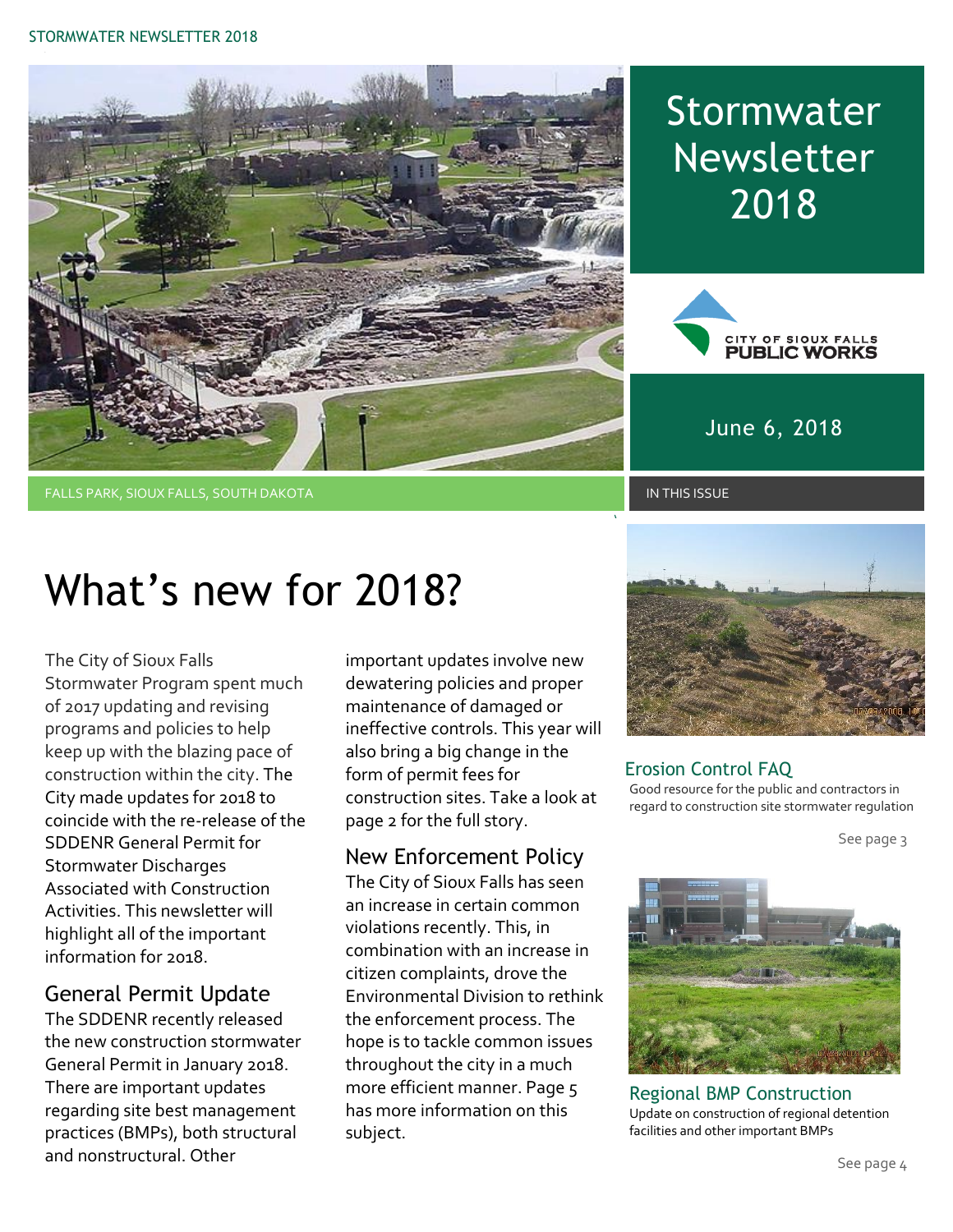### New SDDENR General Permit for Stormwater Discharges Associated with Construction Activities

The SDDENR finalized and released the updated General Permit for Stormwater Discharges Associated with Construction Activities on April 1, 2018. The following information contains highlights from the new permit worth sharing:

**Discharges Covered** under the new permit include discharge of stormwater from construction sites greater than one acre, construction support activities, larger common plan of development, designated sites, and construction dewatering with appropriate controls. An important component of the new permit is that a separate dewatering permit is no longer required if no suspicion of contamination exists and the proper controls are in place. **Discharges NOT Covered** include post construction discharges, dredge or fill activities (Section 404 Permitting), discharges threatening water quality, discharges of regulated substances (spills), and discharges threatening endangered species. It is important to follow the proper reporting rules for any spills or discharges of hazardous materials.

**Guidelines for proper dewatering** under the new permit include ensuring BMPs are in place such as using filtration at the pump intake and visually inspecting the pump effluent. If suspended solids are present, sampling of the effluent becomes mandatory until the solids in the discharge are effectively removed. **TSS Limits for the effluent** of construction dewatering are set at 53 mg/L. **If muddy water is being discharged into a storm sewer or nearby waterbody, then the pumping is to be ceased immediately.**

**Another big change for 2018** is the implementation of fees for stormwater permits. Effective July 1, 2018, new construction Notice of Intents (NOIs) must include the first year's fee, billed to the owner of the project as follows:

- $\bullet \quad < 5 \text{ acres} = $100$
- $\bullet$  5 to < 40 acres = \$250
- $40 to < 80$  acres = \$500
- $\bullet$  80+ acres = \$750

These fees are intended to support the state Stormwater Program.

**Other new items to note include** preserving native topsoil, unless infeasible. This is not required where the intended function of a specific area dictates the topsoil be disturbed or removed. Other important goals are to minimize the disturbance of slopes that are greater than 3:1 and to minimize run onto your site.

The new permit stressed the **importance of maintenance of controls**. Important information is as follows: Maintenance on noneffective controls must be initiated within the same working day. Repair and stabilize eroded areas by end of same workday or implement alternative controls. If new controls need to be installed, work must be completed within seven days or before the next anticipated storm event, whichever comes first. Finally, you must modify your SWPPP within seven days of completing the work.

**For more useful information** regarding the new General Permit for Stormwater Discharges Associated with Construction Activities, please go to the SDDENR stormwater permitting page at this link: http://denr.sd.gov/des/sw/stormwater.aspx.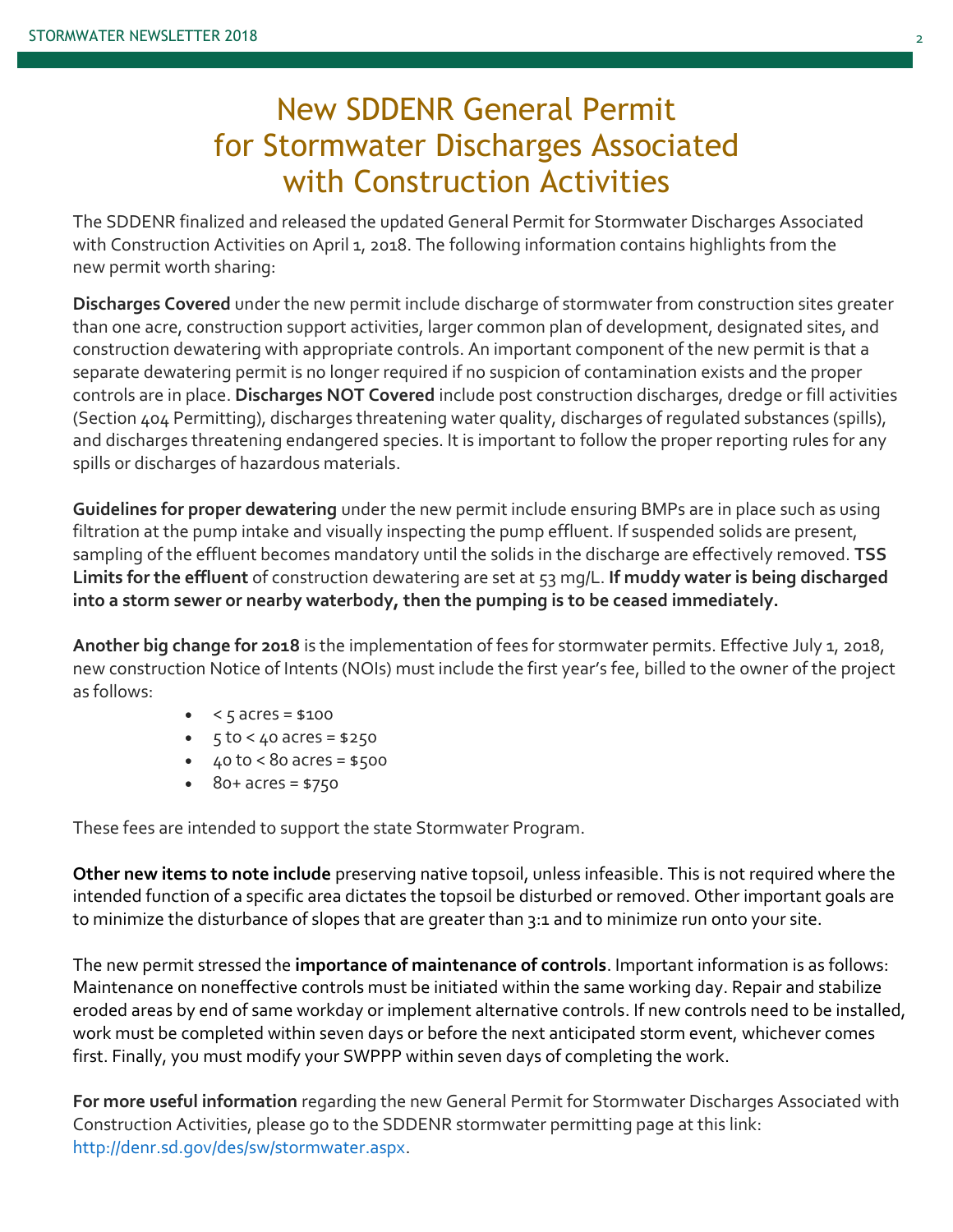#### Sioux Falls Stormwater Web Page Construction Site Erosion and Private BMP FAQs

The City's Stormwater web page has a lot of information to offer. If you're looking for standard erosion control plates, proper BMP installation, or general stormwater information, it can be found here.

This year the Environmental Division created an interactive **[Construction Erosion Control FAQ](http://siouxfalls.org/public-works/environmental-recycling-hazardous/construct-erosion-control-faq)**. This FAQ covers topics such as paperwork with the SDDENR, proper stabilization, and even good housekeeping on construction sites.

The FAQ was created in hopes that it will help to close the gap of knowledge between the public, contractors, and the Public Works Environmental Division. It is also intended to aid the City's efforts in educating contractors and the public on relevant stormwater regulation and best management practices (BMPs).

Another important resource found on the stormwater webpage is **FAQs to Privately Owned Stormwater BMPs**. In 2017, the City clarified the City's inspection and regulatory authority to ensure privately owned BMPs are operated and maintained to achieve stormwater treatment guidelines. The City has been inspecting privately owned stormwater BMPs and developed the FAQ resource to answer BMP owners' common questions.

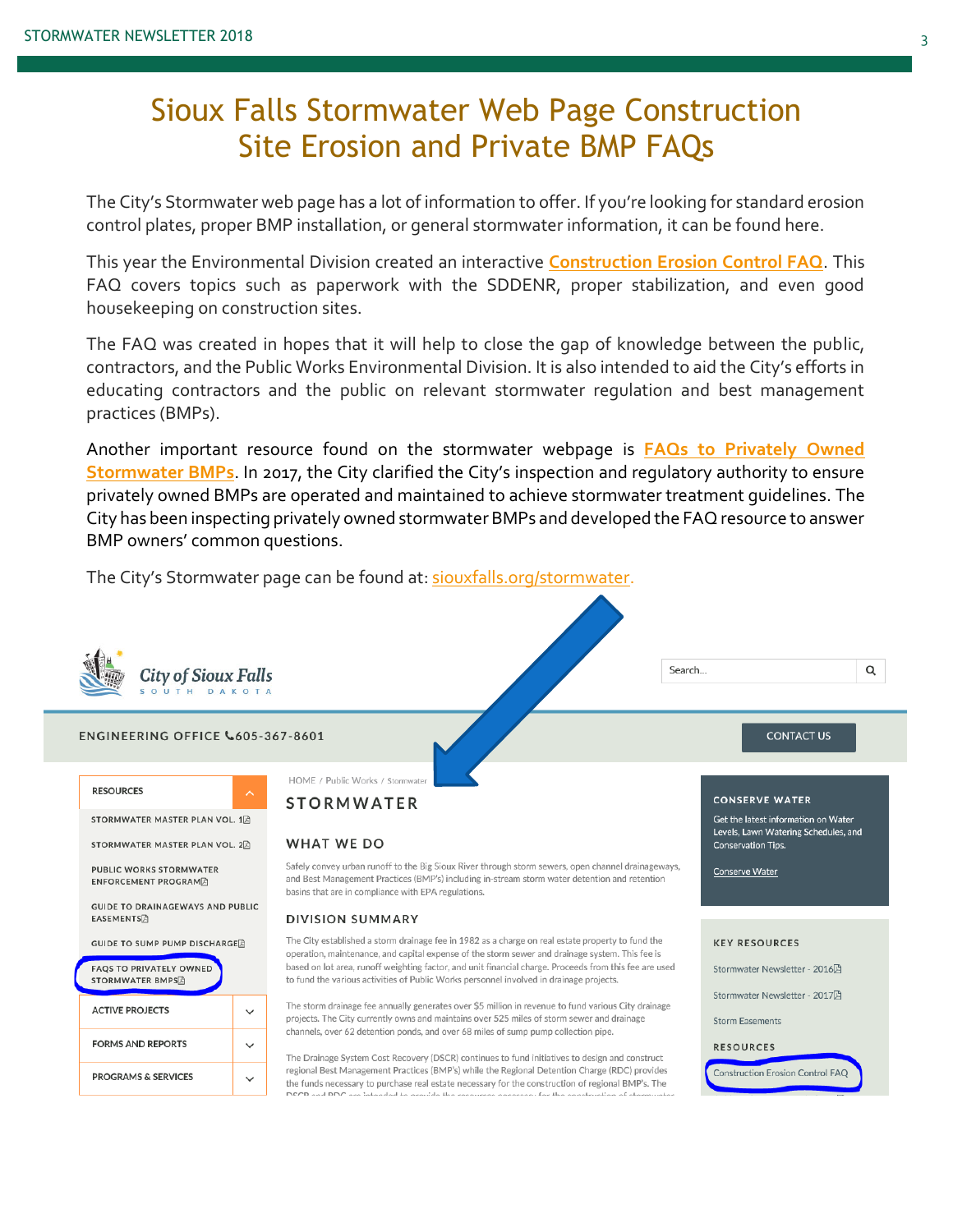#### Regional BMP Construction Update

Water quality was improved for 900+ acres in 2017 with the substantial completion of Regional BMP 303-4 and Regional BMP 25-3. Regional BMP planning continues in 2018 with the summer/fall construction of Regional BMP 25-1W to provide stormwater treatment and detention for the watershed near Veterans Parkway and East Madison Street. The Stormwater Division is pursuing land acquisition in 2018 for 2019 construction of Regional BMP 7-4 near 69th Street and Sycamore Avenue. In advance of development, additional Regional BMPs are in various stages of planning throughout Sioux Falls as indicated on the below BMP Status map. Red on the below map anticipates construction within five years, yellow anticipates construction greater than five years, and blue is constructed. The below map is for general information, and specific questions regarding Regional BMP coverage should be directed to Engineering at 367-8601.

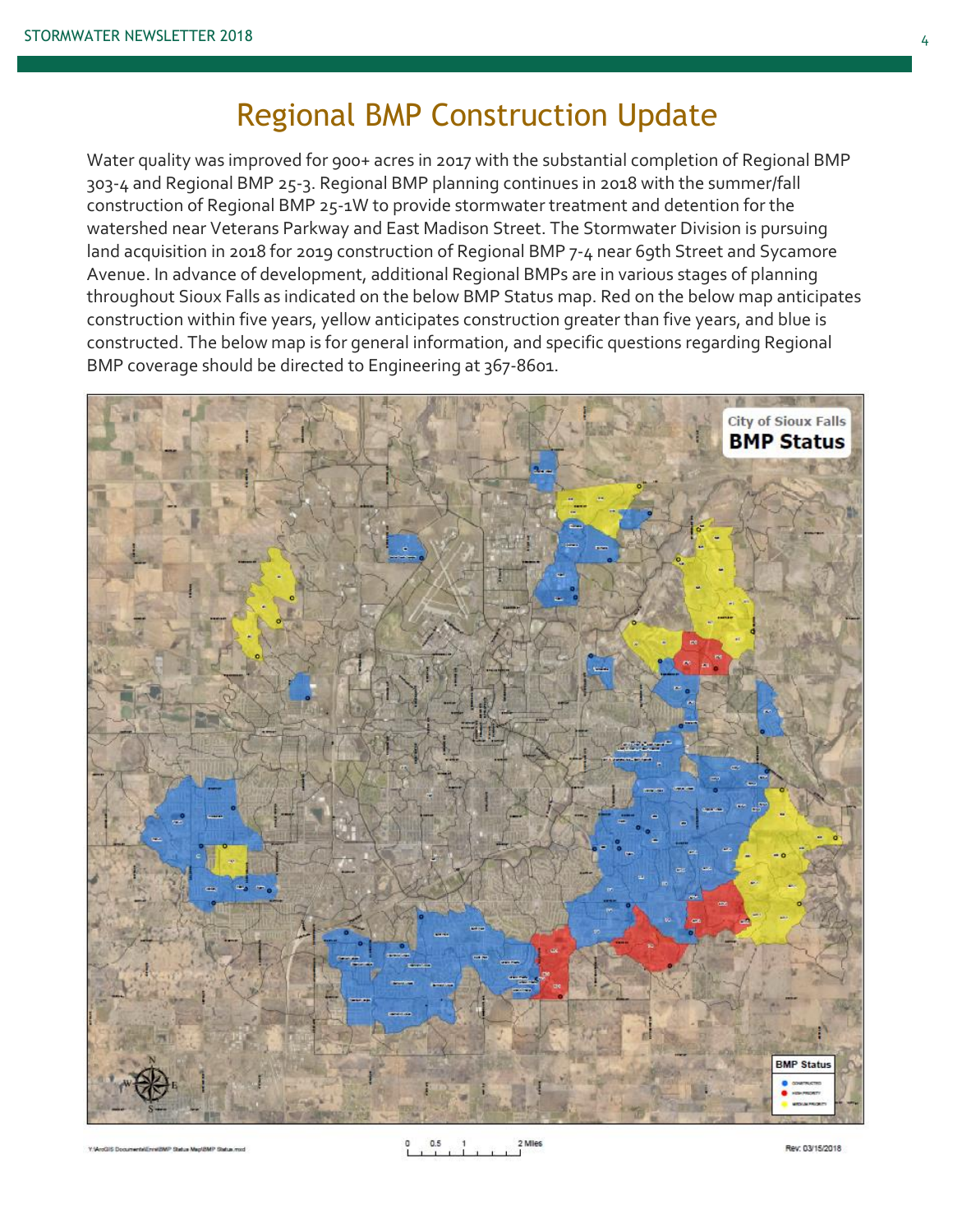## Enforcement Policy Updates

The City of Sioux Falls Environmental Division spent the winter months developing a strategy to ensure public complaints were being handled in the best possible manner. City staff and the public alike were continually noticing common issues such as tracking mud into the roadway, and a goal was set to make the enforcement process more efficient yet still fair.

With the goal of efficiency and fairness in mind, meetings were held with staff from the City's Attorney Office and the Building and Zoning Divisions to make sure the best policy was put in place. In November 2017, a letter was sent to 900+ individual homebuilders and contractors to reflect an internal shift in policy to address common complaints handled by our office.

A highlight of the important information within the letter is below:

- 1. When an erosion and sediment control (ESC) violation is noticed by an inspector, the address and responsible party will be documented and contact will be made with the proper person(s).
- 2. A follow-up visit will be scheduled based on the nature of the violation.
	- a. Example: For a tracking violation, a site visit will be scheduled the next working day to ensure the road was cleaned at the end of the previous day.
- 3. If the problem is not fixed at the follow-up inspection, the Environmental Division will move directly to a written notice of violation (NOV).
	- a. This NOV will put the responsible party on notice for **all ongoing construction projects under said party's supervision throughout the city**.
	- b. If the problem is deemed to have impacted downstream drainage within the City's storm drainage system, the responsible party will be held accountable for all necessary cleanup efforts.
- 4. If issues still exist after the issuance of the NOV, the responsible party will be moved to formal enforcement via citation. **Please note: The responsible party will receive an NOV and a citation for any site with problems similar to the initial NOV within the standard 12-month rolling period.**